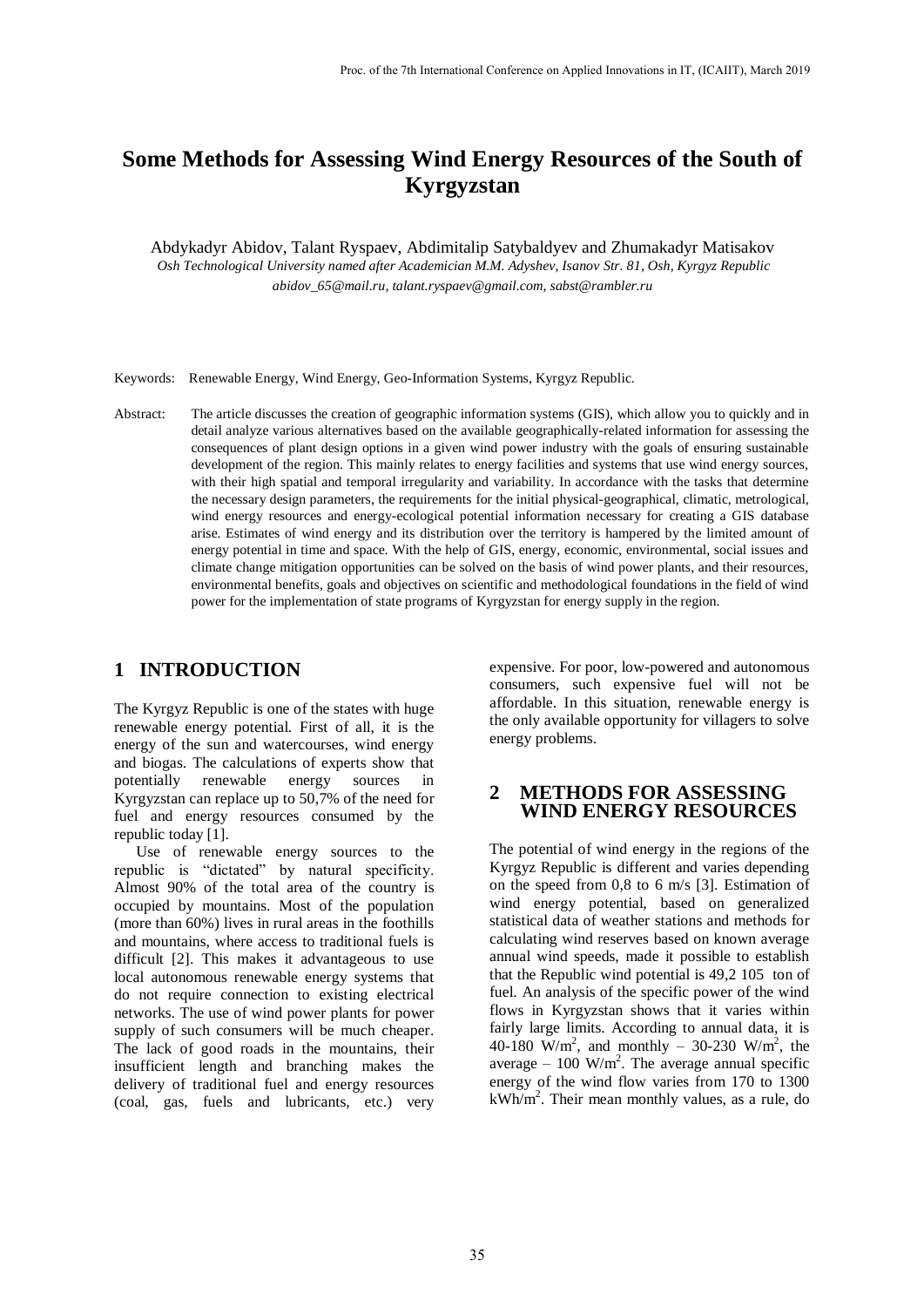not exceed 50-60 kWh/m<sup>2</sup>. Analysis of the data shows that for large-scale and medium-scale wind power, the dispersion of indicators makes it possible to use only 17-22% of the potential wind power resources to be economically justified. However, a comparison of the need for small objects in electrical energy with the data of the wind inventory shows that for this type of consumers the wind energy potential is sufficient and can be successfully used to cover their energy needs. According to estimates, out of 2 billion kWh per year of the gross potential of the energy of wind flow in Kyrgyzstan, no more than 140 million kWh are technically justified, no more than 4 million kWh can be considered economically viable for development. This is due to the specific conditions of the distribution of the wind rose in the highland regions. Analysis of the wind flow features showed that over 50% of all Kyrgyz winds fall on light winds and calm, 30- 40% on light winds (2-5 m/s) and the rest on moderate and fresh winds (6-10 m/s).

From the meteorological data, the average wind speed in the foothill areas of the Osh region reaches up to 20 m/s, which indicates the possibility of large-scale use of wind power installations. According to regulatory data, if the wind speed is in the range of 4,5 to 20 m/s, then these figures are considered sufficient for the introduction of wind power plants in these areas.

In Table 1-6 shows the average monthly and annual wind speed, repeatability of wind directions (in %) per year, average monthly and annual wind speeds at different hours of the day, the number of days with strong wind (15 m/s), the probability of wind of different speeds in directions in %, wind speed for 2017 for the city of Osh. The most densely populated valleys with an average annual wind speed are summarized and given in Table. 7

|     |     | П    | Ш   | IV  | v   | VI  | Year |
|-----|-----|------|-----|-----|-----|-----|------|
| Osh | 1.9 | 2,1  | 2,3 | 2,4 | 2,8 |     |      |
|     | VII | VIII | IX  | X   | XI  | XII | 2.3  |
|     | 2,5 | 2,4  | 2,4 | 2,4 |     | 1,8 |      |

Table 2: Repeatability of wind directions (%) per year.

| Direction | NE |   | SE |
|-----------|----|---|----|
| Osh       |    |   |    |
| Direction | cи | W | NW |
| )sh       |    |   |    |

Table 3: Average monthly wind speed at various hours of the day, m/s.

|     |    |     | П    | Ш   | IV  | V   | VI  |
|-----|----|-----|------|-----|-----|-----|-----|
|     |    | 2,3 | 2,4  | 2,4 | 2,8 | 2,9 | 3,4 |
|     |    | 2,2 | 2,4  | 2,3 | 2,4 | 2,8 | 2,9 |
|     | 13 | 1,5 | 2    | 2,8 | 3   | 3,2 | 3   |
| Osh | 19 | 1,7 | 1,4  | 1,5 | 1,5 | 2,3 | 2,7 |
|     |    | VІІ | VIII | IX  | X   | XI  | XII |
|     |    | 3   | 3    | 2,8 | 2,9 | 2,2 | 2   |
|     |    | 2,6 | 2,4  | 2,4 | 2,3 | 1,9 | 2   |
|     | 13 | 3   | 3    | 3,1 | 2,9 | 2,1 | 1,7 |
|     | 19 | 1,5 |      | 1,3 | 1,6 | 1,5 | 1,6 |

Table 4: The number of days with strong winds (15 m/s).

| Osh |     | П    | Ш   | IV  | v |     | Year |
|-----|-----|------|-----|-----|---|-----|------|
|     | 0.9 | 0.4  | 0.6 | 1,8 | Q |     |      |
|     | ۷Ļ  | VIII |     |     |   | XII | 0,9  |
|     |     |      |     | 0,2 |   | 0,4 |      |

Table 5: The probability of wind of various speeds in the directions, %.

|     | Speed,<br>m/s | N    | NE        | E    | SЕ        |
|-----|---------------|------|-----------|------|-----------|
|     | $0 - 1$       | 3,2  | 2,8       | 3    | 3,4       |
|     | $2 - 5$       | 3,06 | 3,2       | 2,6  | 4,3       |
|     | $6 - 9$       | 0,07 | 0,2       | 0,2  | 0,14      |
| Osh | >10           |      | 0,01      | 0,1  | 0,02      |
|     | Speed,<br>m/s | S    | <b>SW</b> | W    | <b>NW</b> |
|     | $0 - 1$       | 18,1 | 2,4       | 4,9  | 4,36      |
|     | $2 - 5$       | 25,6 | 2,5       | 6.9  | 6,6       |
|     | $6 - 9$       | 0,57 | 0,2       | 0.94 | 0,07      |
|     | >10           | 0,05 | 0,07      | 0,15 | 0,01      |

On a large part of the flat and foothill zones, where the main low-power consumers are located, its energy potential is low. In zones where there are winds with high energy potential and wind speeds of 8-12 m/s, consumers are practically absent. Therefore, it seems promising to develop small wind energy (1-10 kW units) and, first of all, for the power supply of low-energy autonomous consumers located in decentralized foothill and remote mountainous areas.

On a large part of the flat and foothill zones, where the main low-power consumers are located, its energy potential is low. In zones where there are winds with high energy potential and wind speeds of 8-12 m/s, consumers are practically absent. Therefore, it seems promising to develop small wind energy (1-10 kW units) and, first of all, for the power supply of low-energy autonomous consumers located in decentralized foothill and remote mountainous areas.